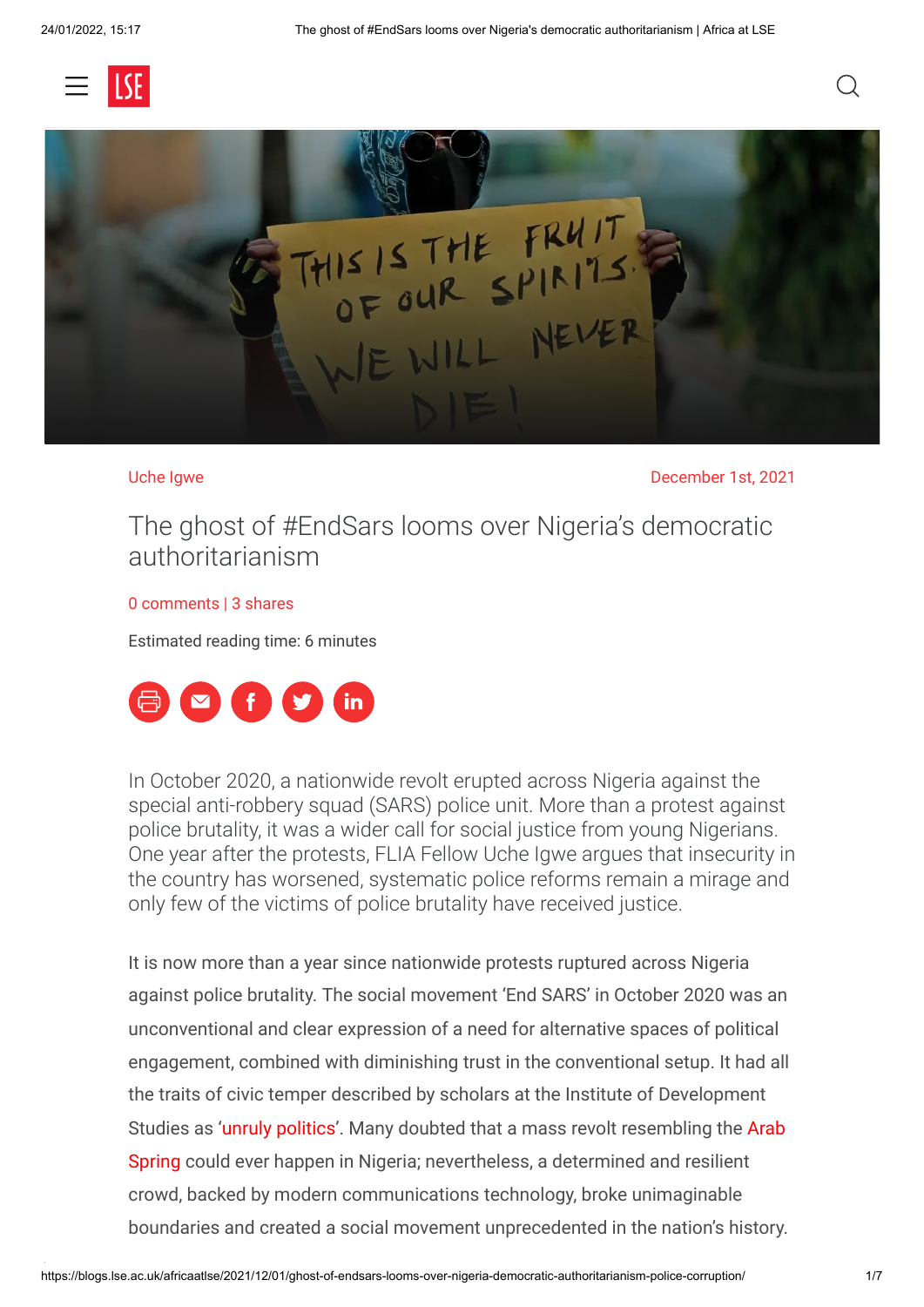The End SARS protests looks historic in changing the Nigerian political landscape for good. If the protesters aimed to disrupt and eventually delegitimise Nigeria's current political order, they succeeded. As a mass movement, young Nigerians were able to bring technology as a tool for social change to the forefront. Groups from diverse backgrounds and social classes could assemble using newly established virtual spaces, reconfiguring Nigeria's political terrain. It showed that real political power lies in the hands of young Nigerians in the 21<sup>st</sup> century, even if this is less evident to the ruling political elite.

# Same purpose, different motives

On the surface, the protests were triggered by police brutality. But in reality, the uprising resulted from the collective anger and dissatisfaction of the masses against the status quo. Yet it would be an oversimplification to suggest that the protesters were motivated by a single ideology. They were outraged for different reasons.

Unlike many other revolts, End SARS was a collectively driven protest. Although the leaderless nature of the movement gave the protesters a sense of security against manipulation, it also made them lose any opportunity for a structured conversation. The demonstrators inadvertently affirmed, however, that while protests are necessary channels to lawfully express grievances in a democracy, they are insufficient to transform a political consciousness, no matter how widespread, into political office. At the same time, the amorphous and unpredictable nature of the movement, fuelled by restless activists, contributed to its long-lasting resistance and made it stronger. Driven by a common purpose of overwhelming and delegitimising the Nigerian government, the protest achieved what many would have thought impossible.

# Spontaneity and morale

The protesters overcame cultural, ethnic, class and religious fault lines to pursue their mission, and the political momentum generated was unique as young people organised themselves, spontaneously, and raised funds from independent sources, including the diaspora community. When the government tried to block conventional channels, the protesters successfully used alternative options including blockchain technology. Days of speculation led to heightened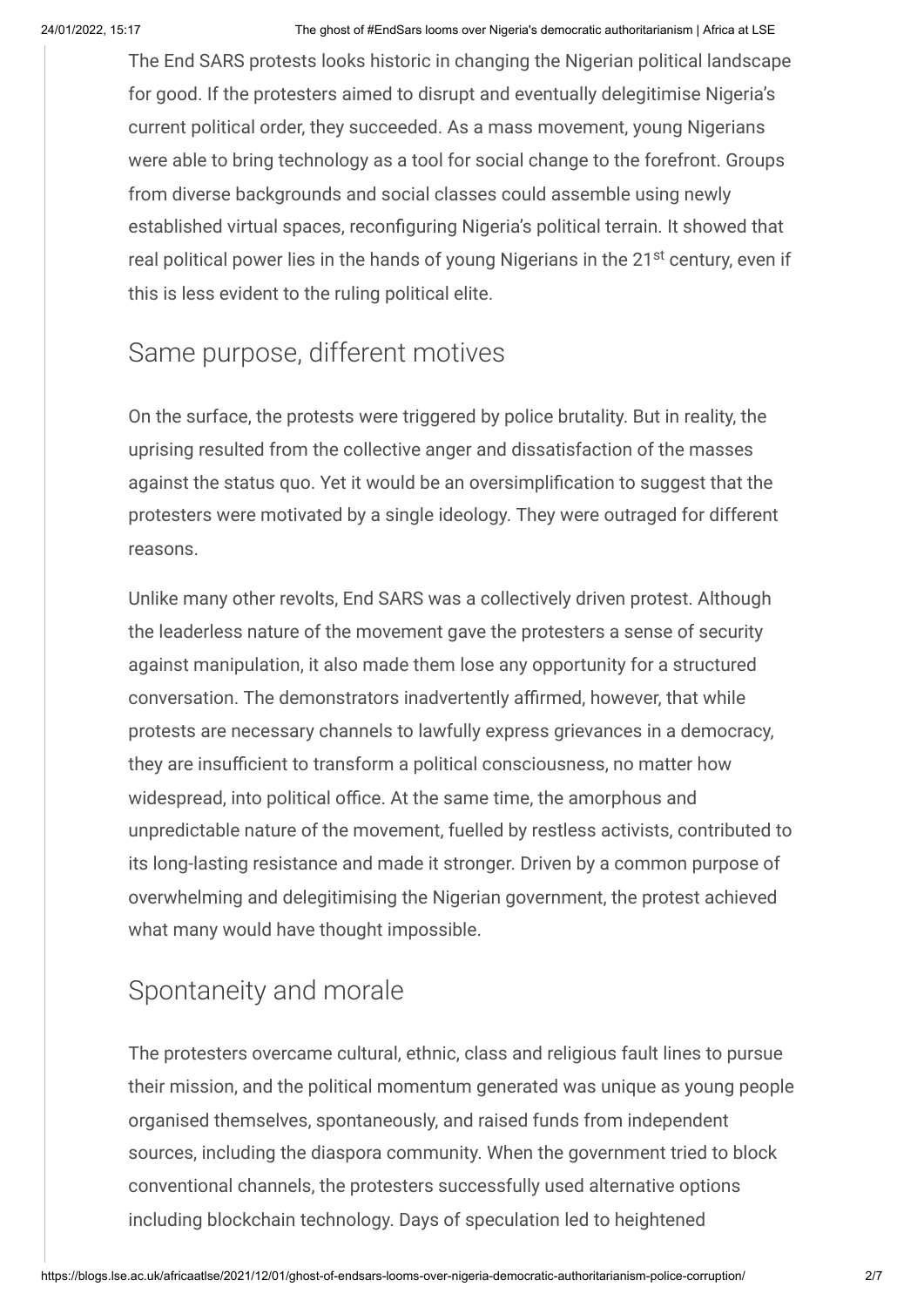apprehension and helplessness, which pointed to the likelihood of End SARS leading to political upheaval. Tension across the country was palpable. Uncertainty hung in the air like the Sword of Damocles. The Nigerian government felt threatened and deployed the military, which responded with maximum force and unleashed violence on the protesters, leading to many fatalities. Bodies of many who lost their lives [littered the streets.](https://dailypost.ng/2020/10/21/end-sars-dead-bodies-litter-streets-in-lagos/) Some were allegedly deposited in unknown mortuaries, while others remain missing to date.

The shooting at defenceless protesters sparked national and global outrage. However, after the [shootings at the Lekki toll gate](https://www.premiumtimesng.com/news/headlines/455840-lekki-tollgate-shooting-at-least-10-people-killed-witness.html) and the unfortunate casualties, many of the protesters became frightened. Their morale was broken, and some who played vital roles faced harassment from the government. Bank accounts were blocked, forcing many to go underground or flee to safety abroad.

After [a year of denials by the government](https://www.thecable.ng/rewind-five-times-lai-said-nobody-was-killed-at-lekki-tollgate), the judicial panel finally revealed that the shooting was indeed a [massacre,](https://www.vanguardngr.com/2021/11/lekki-tollgate-incident-was-a-massacre-lagos-endsars-panel/) where about 48 unarmed, helpless and defenceless campaigners were shot dead, injured or assaulted. After this disturbing revelation, many sections of the Nigerian public, including parliament, have called for the [sack of Lai Mohmmed](https://punchng.com/endsars-report-buhari-should-sack-lai-mohammed-reps-minority-caucus/), Buhari's Information Minister for lying to the public.

### A growing authoritarian intolerance of civil society

Since the protests there have been multiple cases of harassment towards journalists, closure of media houses and houndings of activists. The government has accused critics of various crimes, including treason and terrorism, fuelling [speculation that President Buhari may be slowly reverting to his authoritarian](https://www.cfr.org/in-brief/nigerias-slide-toward-authoritarianism) style as a military ruler.

Reports indicate that [attacks on journalists have doubled](https://www.article19.org/resources/nigeria-crackdown-on-journalists/) under the current administration, including arrests, detentions, threats and seizure of equipment. [Last October 2020, the National Broadcasting Corporation, a government agency,](https://www.thecable.ng/breaking-nbc-fines-arise-tv-channels-ait-for-unprofessional-endsars-protests-reportage) fined several media houses for what was described as 'unprofessional coverage' of the shooting at the End SARS protesters. Eromosele Adene, one of the [prominent voices of the movement,](https://www.premiumtimesng.com/news/headlines/425447-police-detain-endsars-activist-eromosele-adene-for-days-without-charge-lawyer.html) was arrested in Lagos and transported by road to Abuja, where he was detained for days without a court order. The ban on Twitter was a direct expression of government anger and frustration over the way social media drew global attention.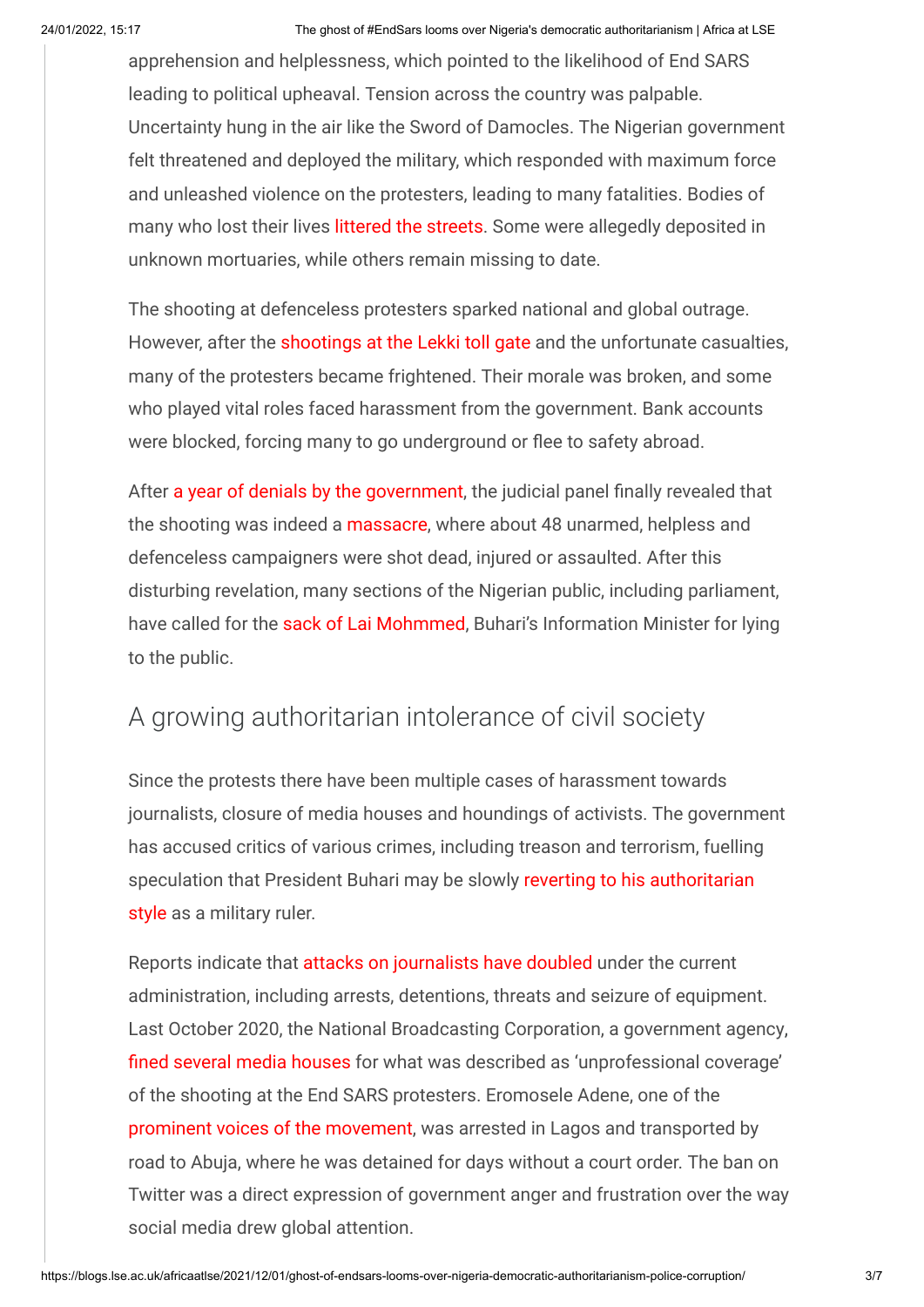There are strong indications of efforts regionally to design policies aimed at silencing the voice of young people by restricting their freedom in the democratic arena. The global think tank Freedom House highlighted cases of rising [authoritarianism across many countries in West Africa, through a deliberate](https://freedomhouse.org/article/west-africas-democratic-progress-slipping-away-even-regions-significance-grows-0) curtailing of individual liberties and a decline in civil rights.

#### A judicial committee produced limited results

Global outrage in the aftermath of the Lekki shooting took the Nigerian government unawares and forced them into official silence and, later, denial. [However, as part of the response, the government announced it would set up](https://cleen.org/details-of-endsars-state-judicial-panels-of-inquiry-in-nigeria/) [judicial committees; twenty-eight states set up judicial panels, with 22 receiving](https://www.dataphyte.com/latest-reports/endsars/endsars-730-petitions-and-counting-over-police-brutality/) 730 petitions. They were suspected to be mere window dressing because, except for a few states, many committees did not receive the necessary funds needed for them to operate. It seemed the aim was to achieve some public relations stunt that could distract those sympathetic.

Until recently, only a [few pronouncements have been made](https://guardian.ng/saturday-magazine/endsars-judicial-panels-different-strokes-in-states-as-fg-pledges-to-implement-reports/), and paltry compensations have been provided to some of the citizens identified as victims of police brutality. However, very little has happened to punish many of the police officers who were named as perpetrators. Despite several petitions with damning evidence of brutality against some officers, the leadership of the Nigerian police has kept mute, making observers believe that they may be offering their force official protection.

Months after the protests, there is nothing to suggest that the relationship between the police and the public has improved. It has probably worsened and spread to other security agencies.

Neither has much changed in the policy arena. The proscription of the notorious police unit was a knee jerk reaction that was not backed by any meaningful institutional reforms. After the protests, which partly resulted from frustrations about police brutality and human rights abuses, such actions are still prevalent. The perpetrators might have become subtle, yet attacks on innocent civilians have continued, leading to the widespread perception that police reforms remain a mirage. Trust between the security agencies and members of the public has almost completely broken down, which has resulted in a nationwide escalation of violence. Many police officers have been killed, and several police stations have